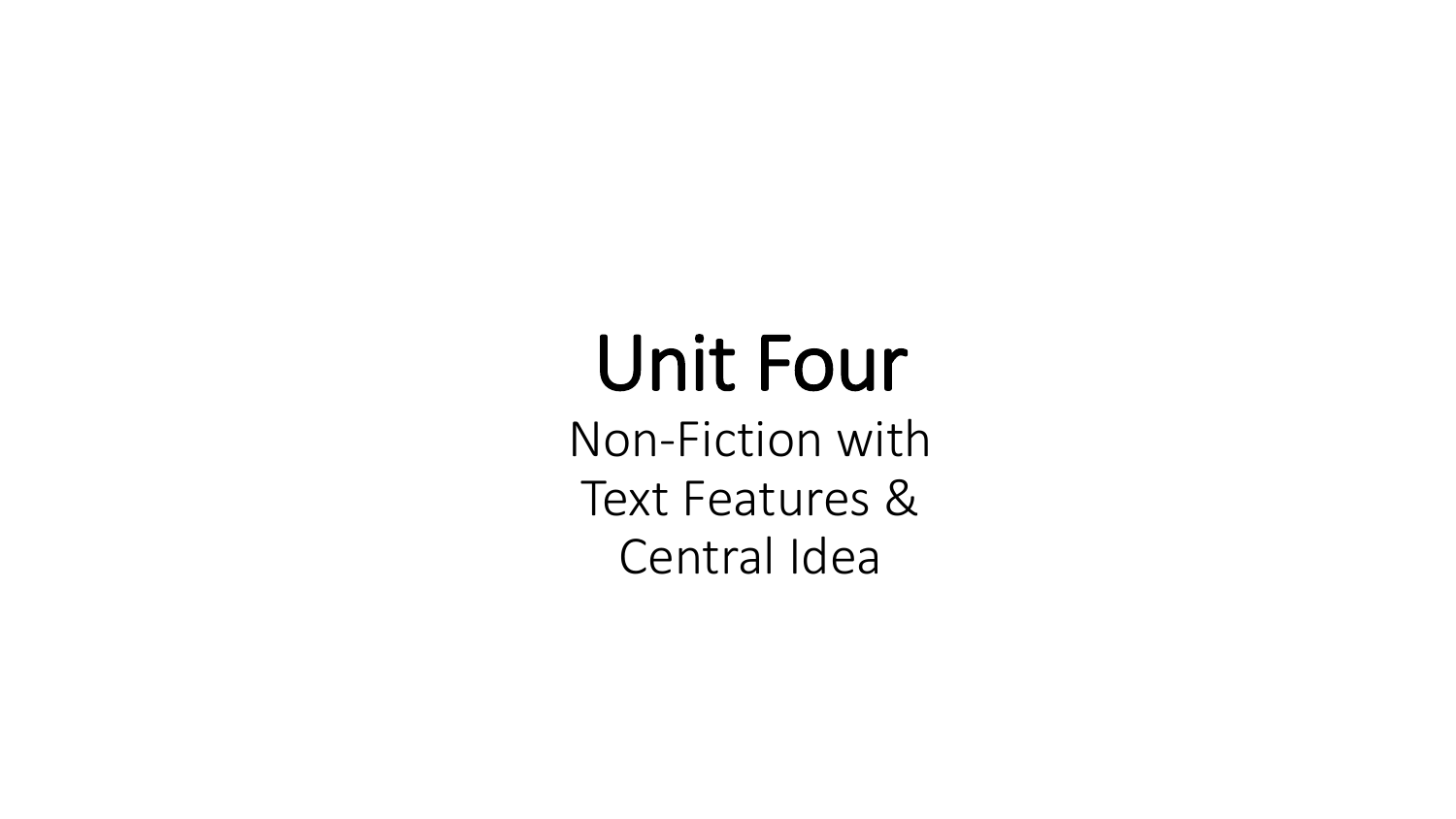### Activity  $#1 =$  Text Features

#### **Text features help a reader understand the text better.**

| <b>Title</b>        | Subtitle          | <b>Timeline</b> |
|---------------------|-------------------|-----------------|
| Caption             | Table of contents | Graph           |
| Chart               | Photo             | Illustratio     |
| <b>Italic words</b> | <b>Bold words</b> | Map             |

**Illustration** 

#### **PEARLAND FRIENDSWOOD EDITION**



**GNUNE AT CI COMMUNITYIMPACT.COM** 

VOLUME Z ISSUE 6 | MAY 7-JUNE 10, 2021

#### **Brazoria County Expressway sees** more ridership than projected

Toll road expansion likely as growth continues

*RY HALEY MORRISON* 

When the Hwy. 288 toll road opened up in November and provided a fast lane into downtown Houston for Brazorta County restdents, local officials were not sure of how the COVID-19 pandemic would affect the ridership. "From what was protected and the unknowns of COVID-19, we have been pleasantly surprised by the ridership on the toll road." Brazorta County Judge Matt Sebesta said.

The toll road has brought in more revenue than expected, despite ridership being down due to COVID-19. However, the increase in revenue does not necessarily mean the road, which cost Brazoria County \$80 million, will be paid off early. The county plans on eventually expanding the Brazoria County Expressway to miles south of its limit at Croix Road as the CONTINUED ON 16

BY JAKE MAGEE

COMMUNITYIMPACT.COM/CIPATRON

Pearland and beyond.

Riding the Hwy. 288 toll road from its southern 50.80 limit at Croix Road into the Texas Medical Center costs \$8.10 at peak hours, with the drive taking  $(a)$ 16-24 minutes, according to a Community Import **S100 Brazoria County Expressway** \$130 **ILL** Harris County portion <sup>©</sup> Tolls leading to the TMC \$1.56M is the total revenue the toll road has brought in since late November, as of April 9. \$130

\$1.80 is the cost to ride the Brazoria County portion of the toll road.

Nowspaper analysis.

<sup>©</sup> Remaining tolls

**Billion-dollar proposal** 

Friendswood among cities to consider

A consultant has presented over \$1.6 billion worth

Consulting firm Freese and Nichols came up with

the proposed projects after a year of research of the

of potential regional flood solutions for Friendswood,

funding regional drainage solutions

Scan the QR code to watch our video about the Patron program



SOURCE- BLUERIDGE TRANSPORTATION GROUP, TXDOT/ COMMUNITY IMPACT NEWSPAPER

Clear Creek and Dtcktnson Bayou watersheds. As communities fund local drainage protects-such

as those being covered by League City's \$73 million drainage bond-and potentially part of the \$32 billion coastal barrier posed for construction near Galveston, local municipalities will have to consider how to afford the massive costs of regional flooding fixes.

"We always knew this was going to be a lot of hard work followed by another order of magnitude of harder work," said Chuck Wolf, an associate with Freese and Nichols. "The funding side of this is a big challenge."

**CONTINUED ON 18** 

#### **NOW YOU TRY!!**

- 1. Click the link to the see the rest of this local newspaper.
	- 2. Use the arrow to flip pages through the entire issue
		- 3. Locate examples from the list above

<https://editions.communityimpact.com/view/104877355/>

#### Potential projects Consultant Freese and Nichols has presented over \$1.6 billion worth of potential regional flood projects in the Lower Clear Creek and Dickinson Bayou watersheds.

**Dickinson Ray** stention: \$220M Cloar Crook conveyant Total: mprovements: \$275M  $$1.6B-$ \$1.7B channel: \$2801 **SR75M-SQ75** 

SOURCE: FREESE AND NICHOLS/COMMUNITY IMPACT NEWSPAPER

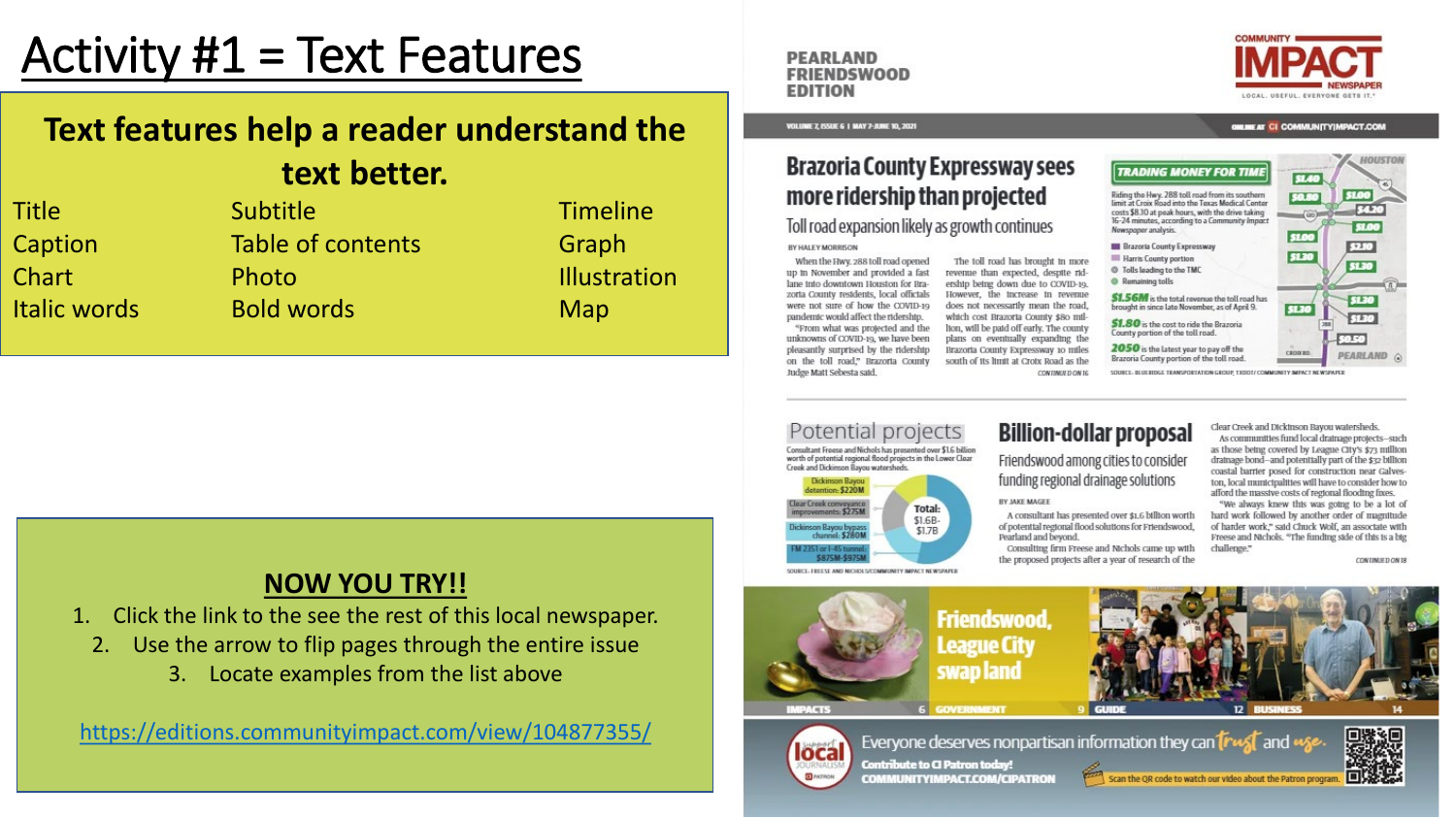## Activity # 2 = Central Idea & Supporting Details =

*(also know as the main idea or thesis*) **the unifying element which ties together the information and the details that go with it in the text.**

### **Steps to identify the central idea and the supporting details:**

- **1. Read the article and pay attention to the text features and text structures to determine the subject of the article.**
- **2. Ask yourself "What is the subject of the article and what does the author reveal about the subject?" (That's the central idea!)**
- **3. Turn the central idea into a question.**
- **4. Answer the question. The answers are the supporting details! (which leads to citing evidence!)**

#### **Review these steps with an example**

[Determining Central Idea in Any Text -](https://www.youtube.com/watch?v=cueg_JqY03o) YouTube

### **NOW YOU TRY:**

Non-fiction = [Pop Up Science: Sugar and Water –](https://www.youtube.com/watch?v=ZmWYG7qh0QA) YouTube

Fiction = [How to find the main idea and supporting details](https://www.youtube.com/watch?v=42SJTk2XSi4) - reading skills for beginners - YouTube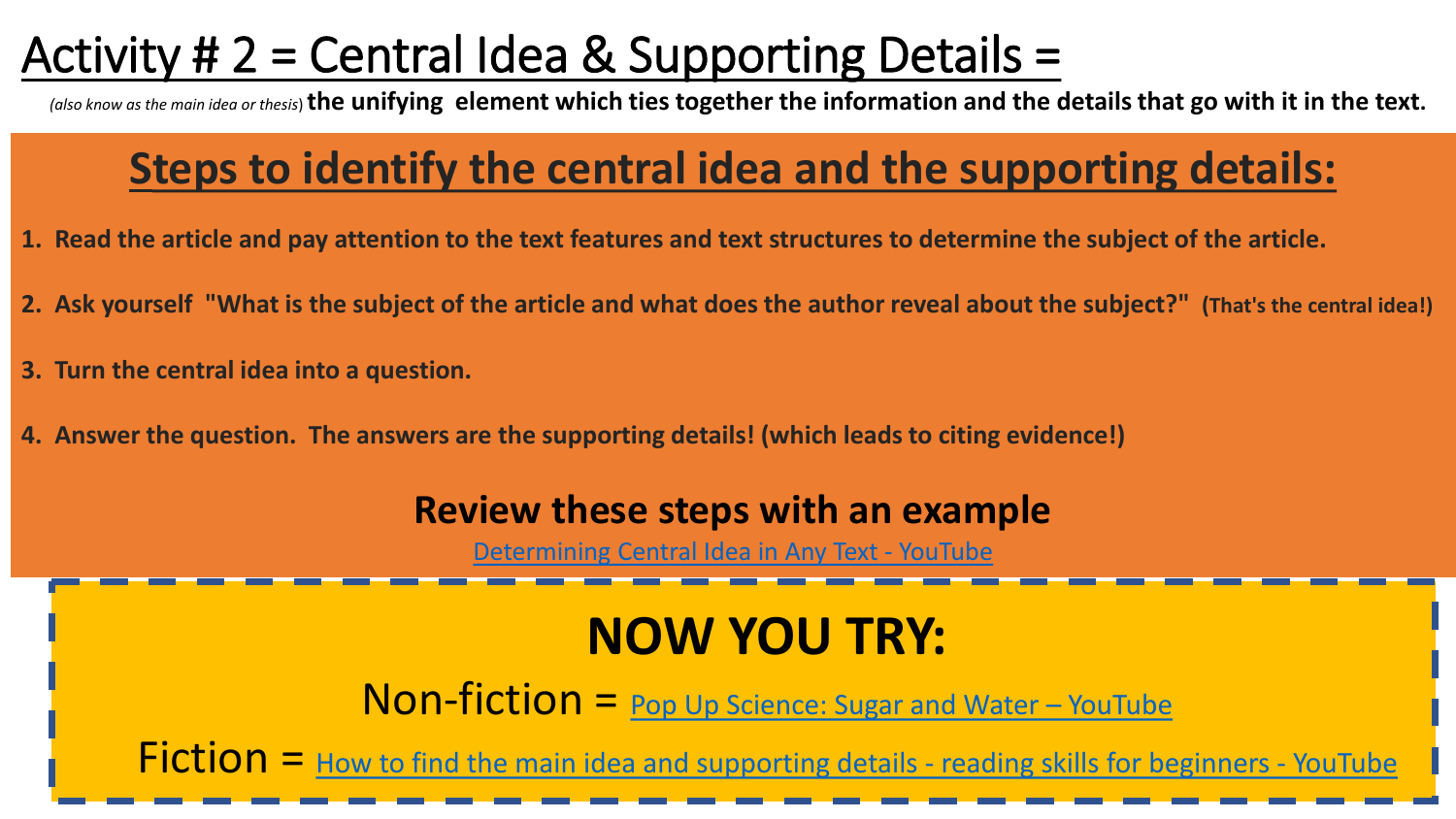# Activity #3 = story application

Directions:

- 1. Click the link and read the story: **Perseverance Rover Successfully Pulls Breathable Oxygen From The Red Planet's Atmosphere Kids News Article (dogonews.com)**
- 2. Apply your new knowledge and use the story to complete the charts.

| <b>Name the Type of Text Feature</b> | <b>Explain How the Feature Helps the Story</b> |
|--------------------------------------|------------------------------------------------|
| $\mathbf 1$                          |                                                |
| $\overline{2}$                       |                                                |
| $\overline{3}$                       |                                                |
| $\overline{4}$                       |                                                |
|                                      |                                                |

| <b>Central Idea of story</b> |  |
|------------------------------|--|
| <b>Supporting Detail</b>     |  |
| <b>Supporting Detail</b>     |  |